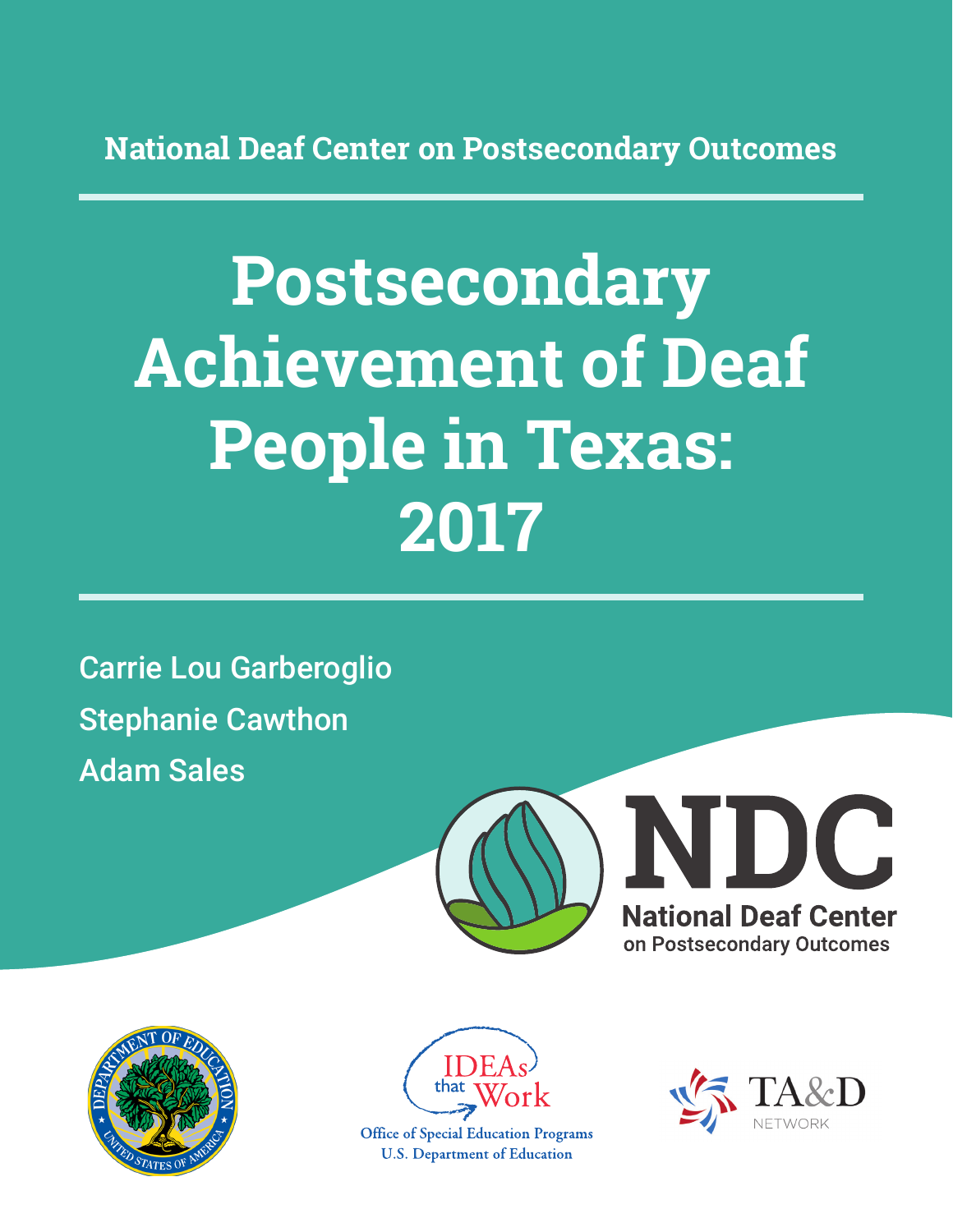This document was developed under a grant from the U.S. Department of Education, OSEP #HD326D160001. However, the contents do not necessarily represent the policy of the U.S. Department of Education, and you should not assume endorsement by the federal government.

2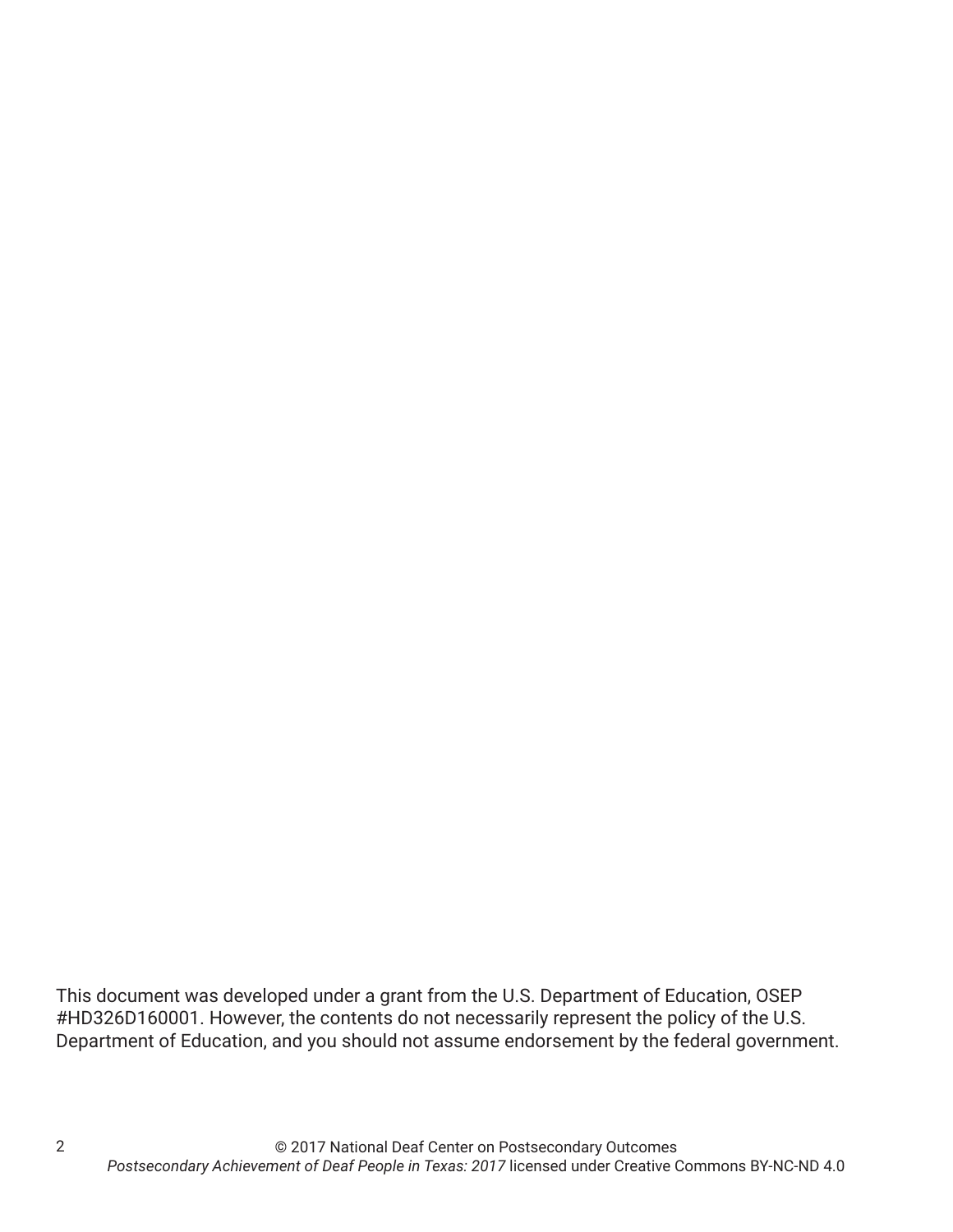Postsecondary experiences of deaf people vary widely across the nation. National reports about educational attainment and employment are available at nationaldeafcenter.org (Garberoglio, Cawthon, & Bond, 2016; Garberoglio, Cawthon, & Sales, 2017). This report provides current estimates of postsecondary achievement in Texas. We used 5-year estimates of data from the American Community Survey (ACS), a national survey conducted by the U.S. Census Bureau, to generate the findings in this report. More information about this dataset and the analyses are shared in the Methods section at the end of this report.

# **EDUCATIONAL ATTAINMENT**

In the United States, deaf people attained lower levels of education than their hearing peers in 2015, according to national educational attainment data (Garberoglio et al., 2017). Educational attainment also varied across gender, race, and ethnicity.



In this report, we use the term *deaf* in an all-encompassing manner to include individuals who identify as Deaf, hard of hearing, hearing impaired, late deafened, and deafdisabled.

© 2017 National Deaf Center on Postsecondary Outcomes *Postsecondary Achievement of Deaf People in Texas: 2017* licensed under Creative Commons BY-NC-ND 4.0

**In Texas,**

**2.5%**

**of 25–64 year**

**olds are deaf.**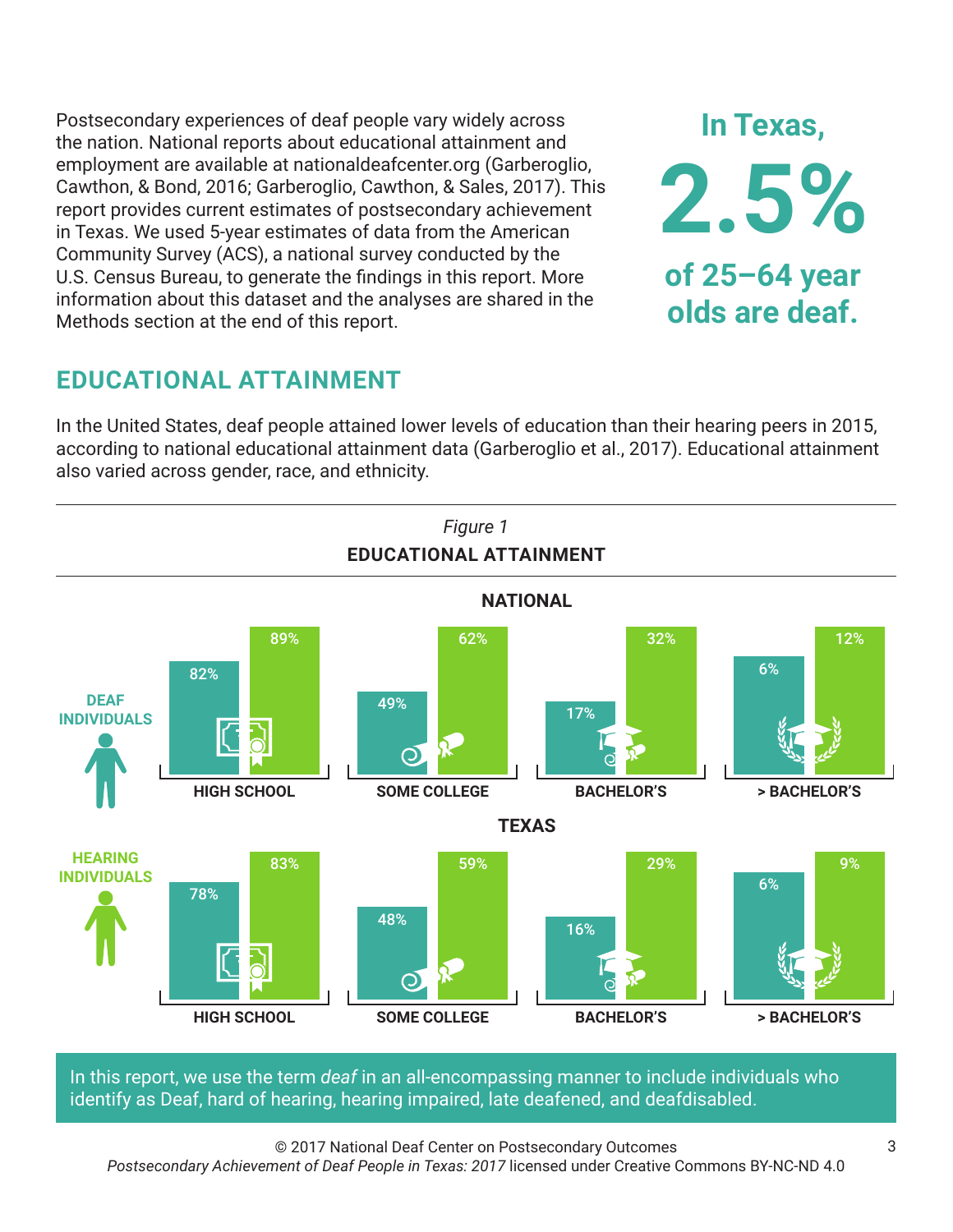## **EDUCATIONAL ATTAINMENT IN TEXAS BY GENDER**

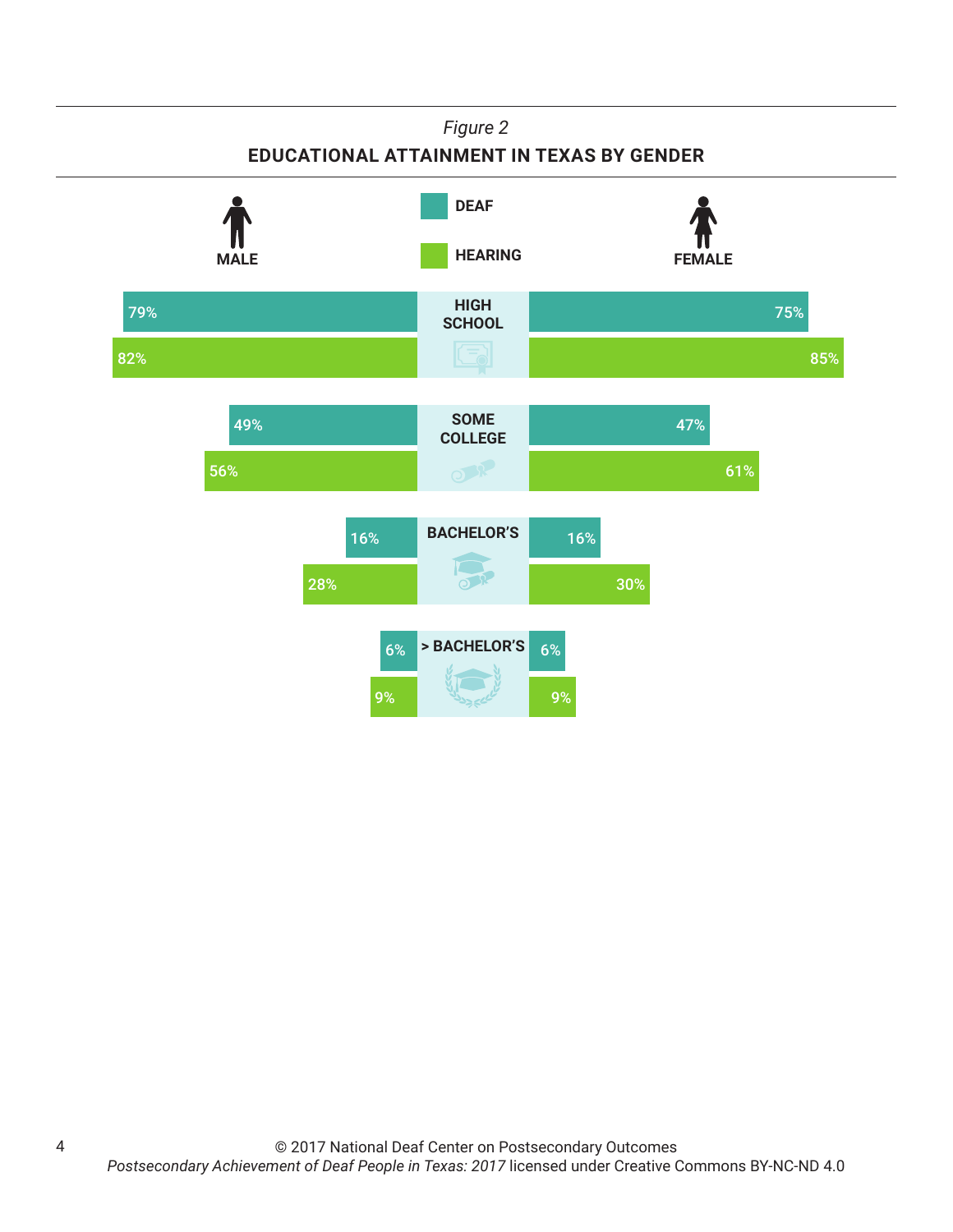**EDUCATIONAL ATTAINMENT IN TEXAS BY RACE AND ETHNICITY**



© 2017 National Deaf Center on Postsecondary Outcomes

5

*Postsecondary Achievement of Deaf People in Texas: 2017* licensed under Creative Commons BY-NC-ND 4.0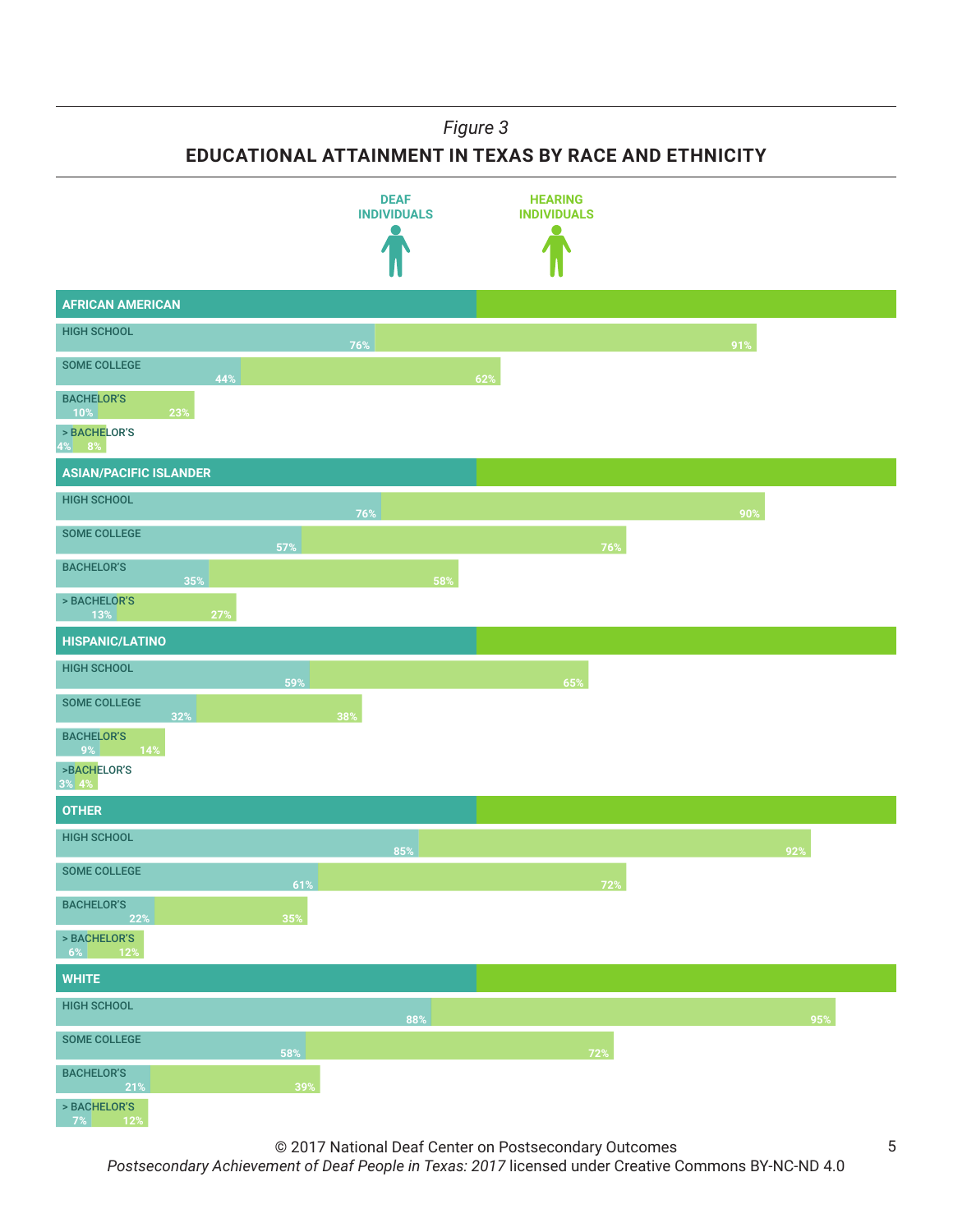A large percentage of deaf individuals have additional disabilities, and each combination of which results in unique strengths and challenges. Educational attainment rates vary by type of disability. Across the nation, deaf individuals with any type of additional disability reported lower educational attainment levels.

| Figure 4                             |
|--------------------------------------|
| EDUCATIONAL ATTAINMENT BY DISABILITY |

|                                  | <b>HIGH</b><br><b>SCHOOL</b> | <b>SOME</b><br><b>COLLEGE</b> | <b>BACHELOR'S</b> | > BACHELOR'S |
|----------------------------------|------------------------------|-------------------------------|-------------------|--------------|
| DEAF + NO ADDITIONAL DISABILITY  | 83%                          | 54%                           | 21%               | 7%           |
| DEAF + ANY ADDITIONAL DISABILITY | 72%                          | 42%                           | 11%               | 4%           |
| <b>DEAFBLIND</b>                 | 67%                          | 34%                           | 9%                | 3%           |

# **EMPLOYMENT RATES**

National employment statistics show lower employment rates among deaf individuals. Almost half of deaf people are not in the labor force (Garberoglio, Cawthon, & Bond, 2016). Employment rates also vary by gender, race, and ethnicity.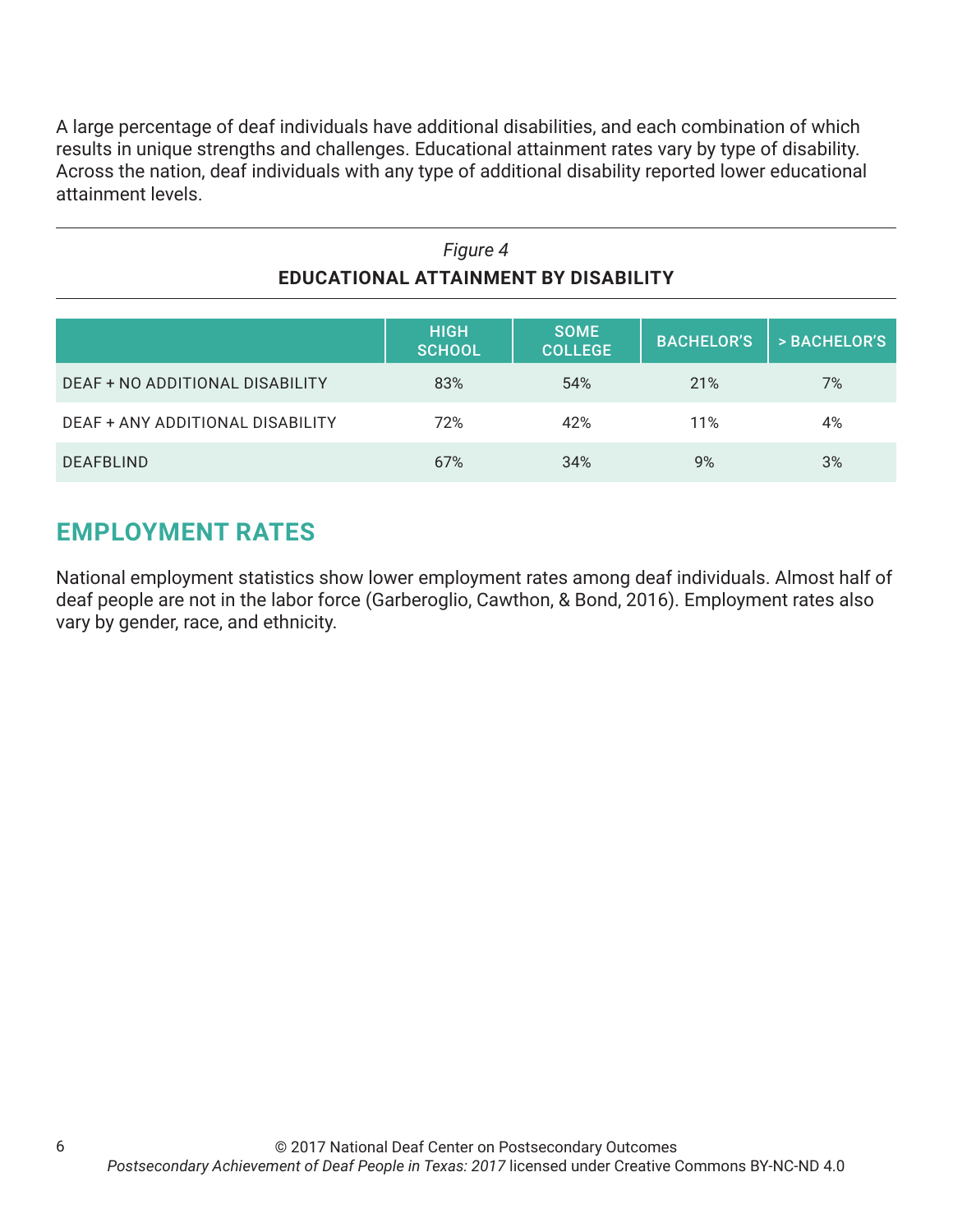

*Figure 6* **EMPLOYMENT RATES IN TEXAS BY GENDER**

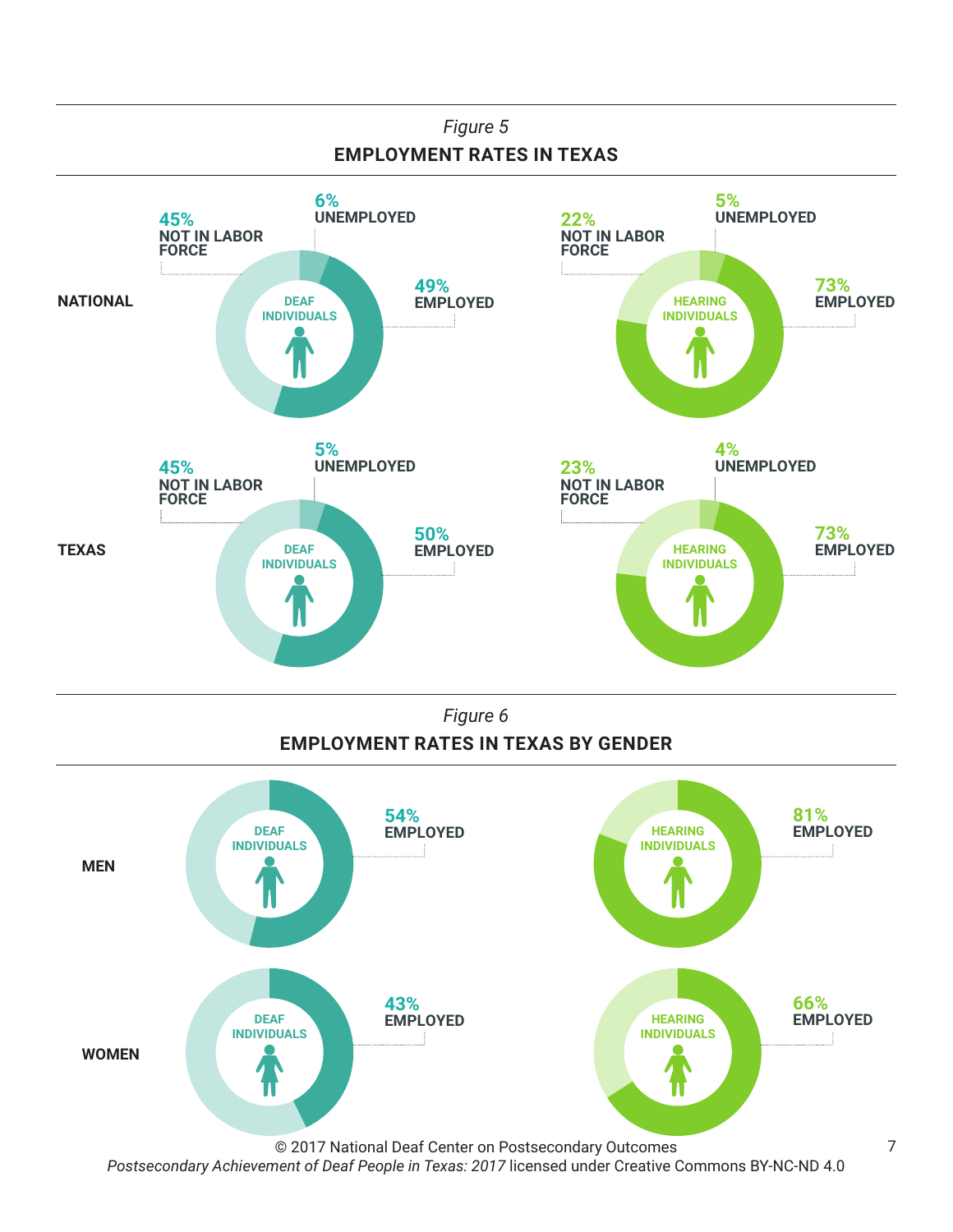**EMPLOYMENT RATES IN TEXAS BY RACE AND ETHNICITY**



## *Figure 8* **EMPLOYMENT RATES IN TEXAS BY DISABILITY**



# **SUPPLEMENTAL SECURITY INCOME**

Deaf individuals receive supplemental security income (SSI) benefits at different rates across the nation. 11.9% of deaf people ages 25–64 in the U.S. receive SSI benefits. In Texas, 11.6% of deaf people receive SSI benefits.

8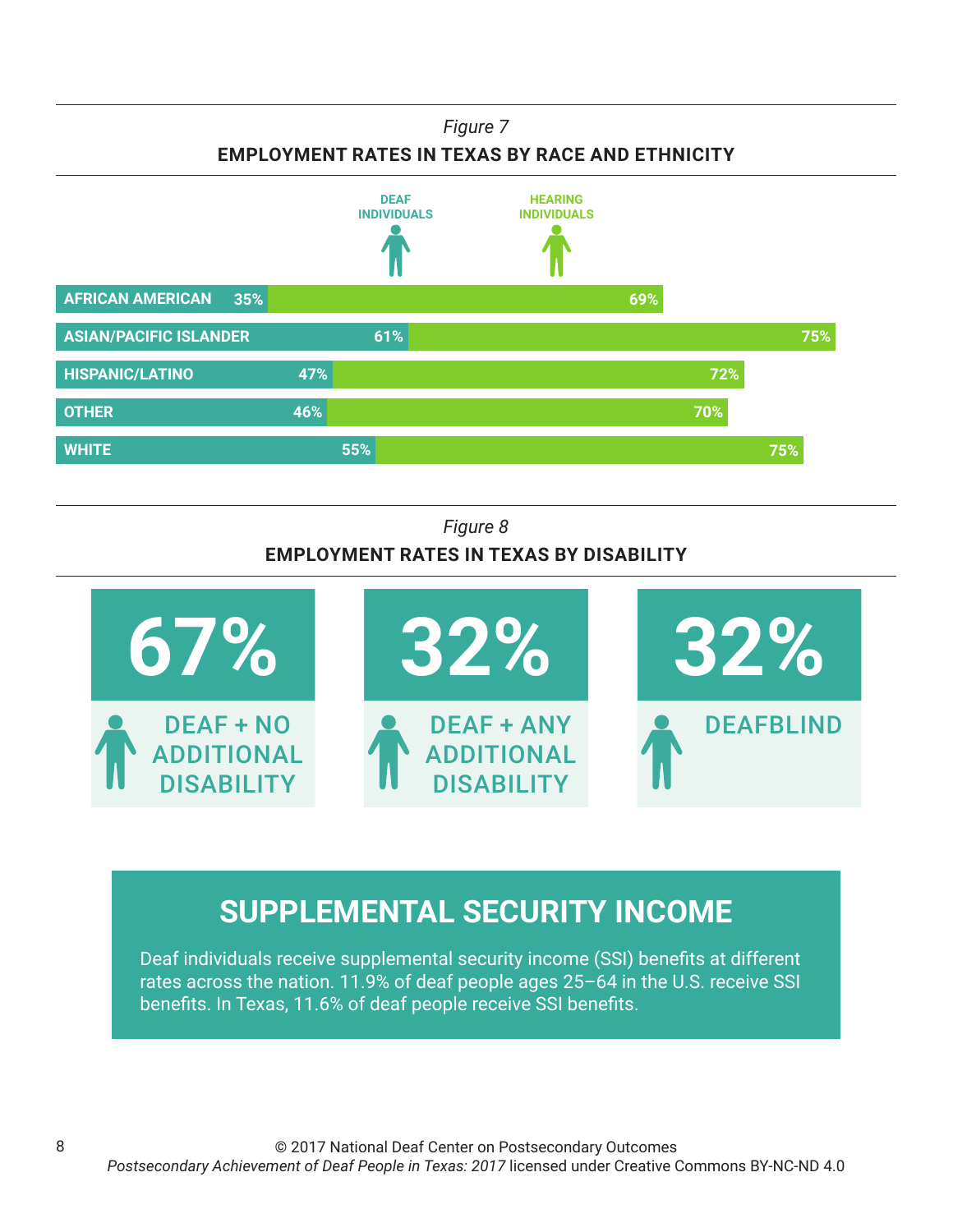# **EARNINGS**

National data show lower median earnings among deaf individuals who were employed full time. Earnings also vary across gender, race, ethnicity, and disability status.

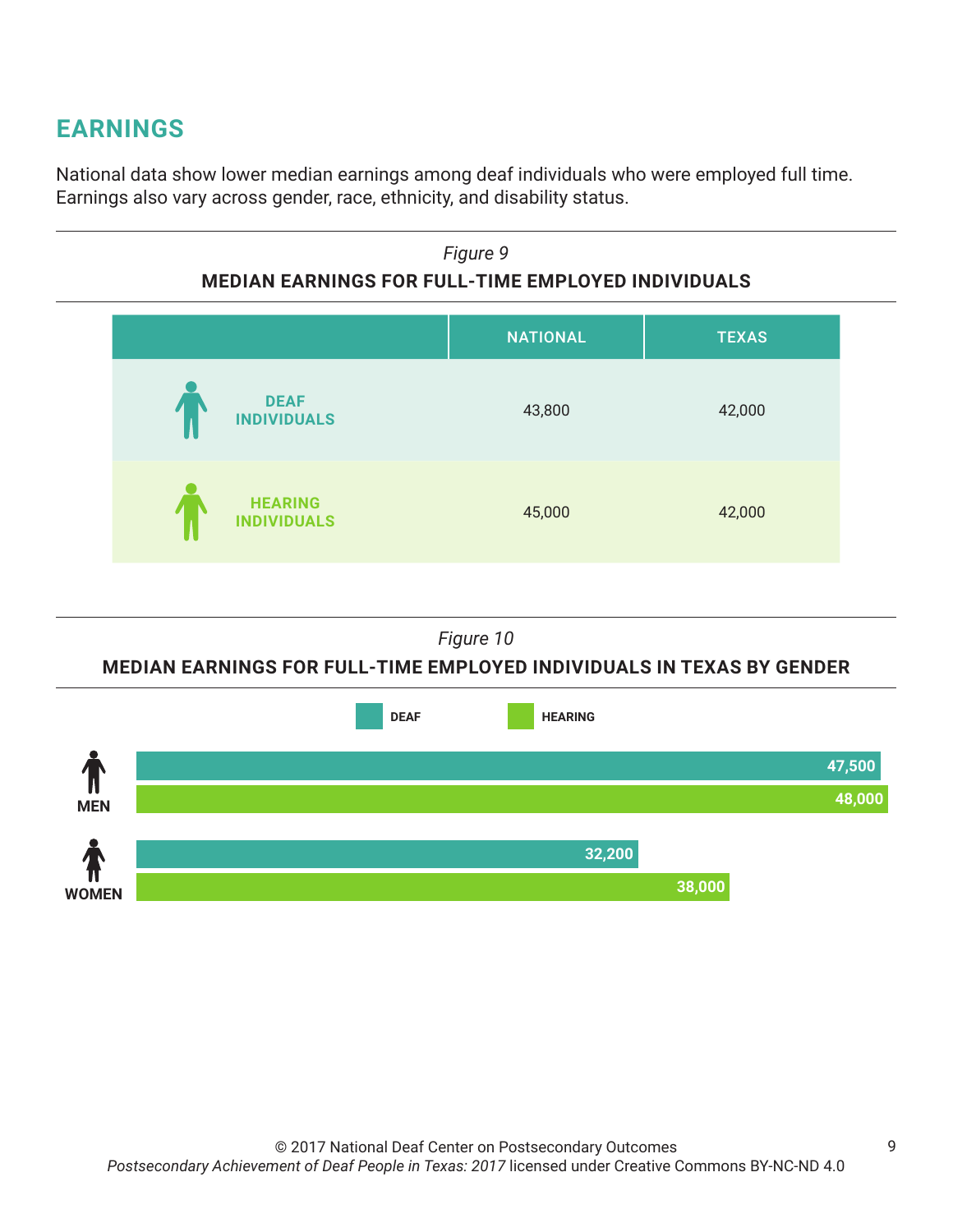



## *Figure 12*

## **MEDIAN EARNINGS FOR FULL-TIME EMPLOYED INDIVIDUALS IN TEXAS BY DISABILITY**